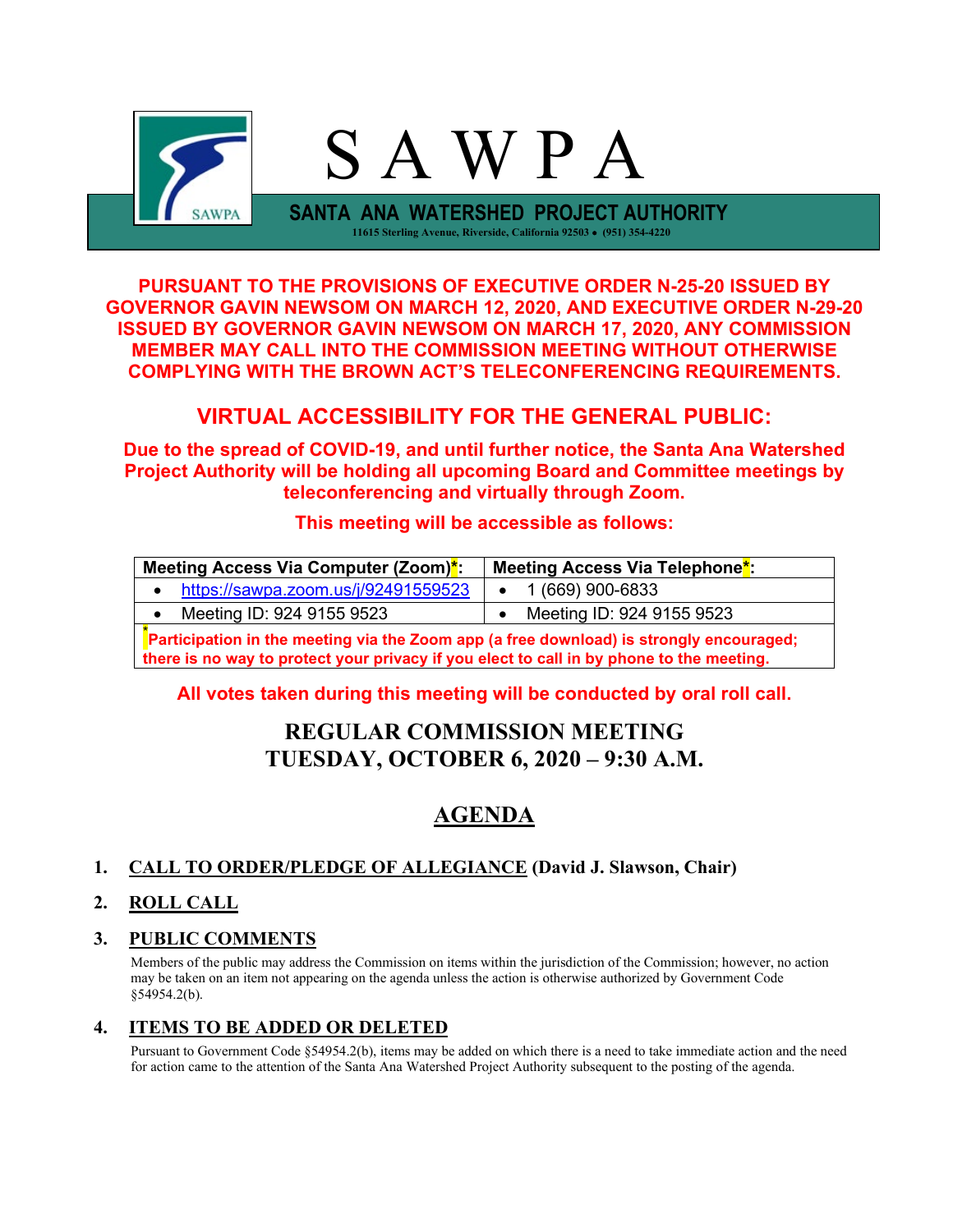SAWPA Commission Regular Meeting Agenda October 6, 2020 Page 2

### **5. CONSENT CALENDAR**

All matters listed on the Consent Calendar are considered routine and non-controversial and will be acted upon by the Commission by one motion as listed below.

- **A. APPROVAL OF MEETING MINUTES: SEPTEMBER 15, 2020 Recommendation:** Approve as posted.
- **B. TREASURER'S REPORT – AUGUST 2020 Recommendation:** Approve as posted.

#### **6. NEW BUSINESS**

**A. EXECUTIVE RECRUITMENT | GENERAL MANAGER (CM#2020.65) Presenter:** Rich Haller **Recommendation:** Receive and file; consider appointment of an Ad Hoc Committee; and, provide additional direction as desired.

### **B. CONTRACT AMENDMENT | RICH HALLER (CM#2020.64)**

**Presenter:** Rich Haller

**Recommendation:** Approve the Second Amendment to Employment Agreement between the Santa Ana Watershed Project Authority and Rich Haller (Second Amendment) and authorize the Commission Chair to execute the Second Amendment.

#### **C. 2021 MEDICAL INSURANCE CAP (CM#2020.62)**

#### **Presenter:** Rich Haller

**Recommendation:** Direct staff to adjust the medical insurance cap from \$1,781.93 to \$1,944.00 which reflects the ACWA/JPIA 2021 Kaiser Family Plan rate.

#### **D. LEGAL SCOPE OF SERVICES, COSTS FOR FYS 2020 AND 2021 (CM#2020.63) Presenter:** Rich Haller **Recommendation:** Receive and file.

#### **7. INFORMATIONAL REPORTS**

**Recommendation:** Receive for information.

- **A. CHAIR'S COMMENTS/REPORT**
- **B. COMMISSIONERS' COMMENTS**
- **C. COMMISSIONERS' REQUEST FOR FUTURE AGENDA ITEMS**

### **8. CLOSED SESSION**

**A. PURSUANT TO GOVERNMENT CODE SECTION 54957 – PERSONNEL MATTERS** General Manager

### **9. ADJOURNMENT**

Americans with Disabilities Act: If you require any special disability related accommodations to participate in this meeting, call (951)  $354-4220$  or email kberry@sawpa.org. 48-hour notification prior to the meeting will enable staff to make reasonable arrangements to ensure accessibility for this meeting. Requests should specify the nature of the disability and the type of accommodation requested. Materials related to an item on this agenda submitted to the Commission after distribution of the agenda packet are available for public inspection during normal business hours at the SAWPA office, 11615 Sterling Avenue, Riverside, and available at [www.sawpa.org,](http://www.sawpa.org/)  subject to staff's ability to post documents prior to the meeting.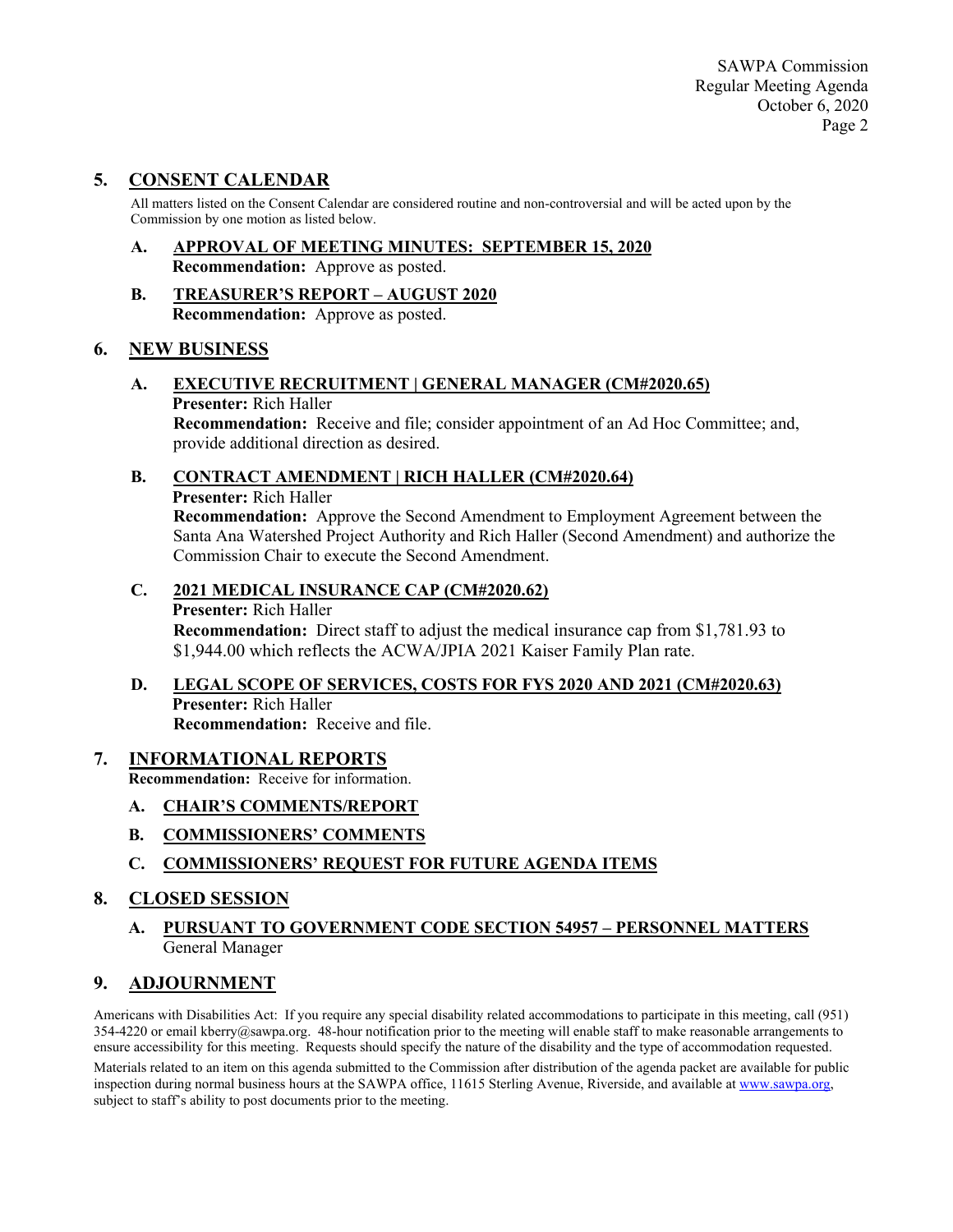SAWPA Commission Regular Meeting Agenda October 6, 2020 Page 3

#### **Declaration of Posting**

I, Kelly Berry, Clerk of the Board of the Santa Ana Watershed Project Authority declare that on September 28, 2020, a copy of this agenda has been uploaded to the SAWPA website at [www.sawpa.org](http://www.sawpa.org/) and posted at the SAWPA office, 11615 Sterling Avenue, Riverside, California.

 $\sqrt{s/}$ 

Kelly Berry, CMC

\_\_\_\_\_\_\_\_\_\_\_\_\_\_\_\_\_\_\_\_\_\_\_\_\_\_\_\_\_\_\_\_\_\_\_\_\_\_\_

#### **2020 SAWPA Commission Meetings/Events**

First and Third Tuesday of the Month

(NOTE: Unless otherwise noticed, all Commission Workshops/Meetings begin at **9:30 a.m.** and are held at SAWPA.)

| <b>January</b>   |                                                   | February        |                                                   |
|------------------|---------------------------------------------------|-----------------|---------------------------------------------------|
| 1/7/20           | Commission Workshop [cancelled]                   | 2/4/20          | Commission Workshop                               |
| 1/21/20          | <b>Regular Commission Meeting</b>                 | 2/18/20         | <b>Regular Commission Meeting</b>                 |
| March            |                                                   | April           |                                                   |
| 3/3/20           | <b>Commission Workshop</b>                        | 4/7/20          | Commission Workshop                               |
| 3/17/20          | <b>Regular Commission Meeting</b>                 | 4/21/20         | <b>Regular Commission Meeting</b>                 |
| <b>May</b>       |                                                   | June            |                                                   |
| 5/5/20           | Commission Workshop                               | 6/2/20          | Commission Workshop [cancelled]                   |
| 5/19/20          | <b>Regular Commission Meeting</b>                 | 6/16/20         | <b>Regular Commission Meeting</b>                 |
| July             |                                                   | <b>August</b>   |                                                   |
| 7/7/20           | <b>Commission Workshop</b>                        | 8/4/20          | Commission Workshop [cancelled]                   |
| 7/21/20          | <b>Regular Commission Meeting</b>                 | 8/18/20         | Regular Commission Meeting [cancelled]            |
|                  | $7/28 - 7/31/20$ ACWA Spring Conference, Monterey |                 |                                                   |
| <b>September</b> |                                                   | October         |                                                   |
| 9/1/20           | Commission Workshop                               | 10/6/20         | Commission Workshop                               |
| 9/15/20          | <b>Regular Commission Meeting</b>                 | 10/20/20        | <b>Regular Commission Meeting</b>                 |
| <b>November</b>  |                                                   | <b>December</b> |                                                   |
| 11/3/20          | Commission Workshop                               | 12/1/20         | Commission Workshop                               |
| 11/17/20         | <b>Regular Commission Meeting</b>                 |                 | 12/1 - 12/4/20 ACWA Fall Conference, Indian Wells |
|                  |                                                   | 12/15/20        | <b>Regular Commission Meeting</b>                 |